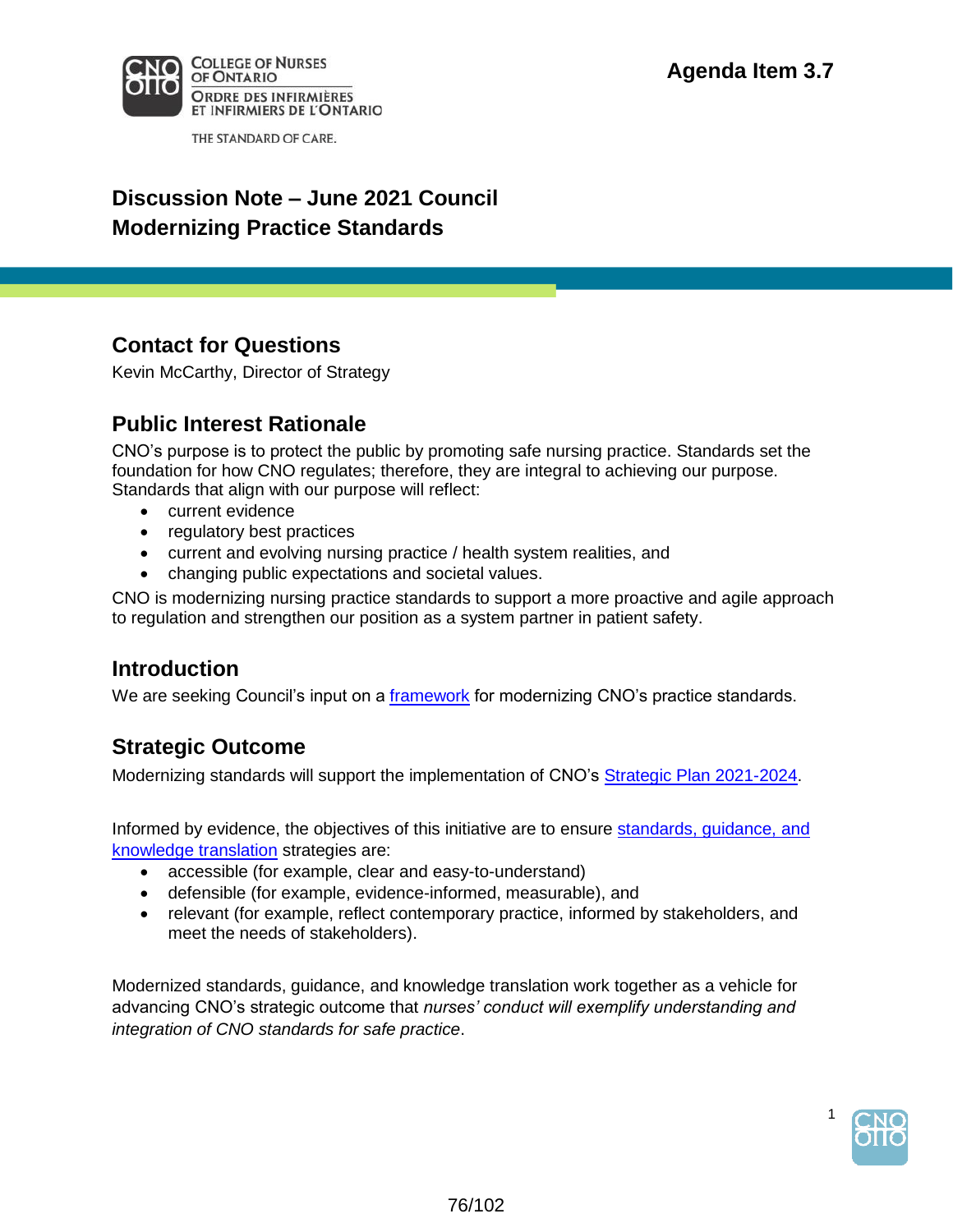

# **Background**

CNO's standards are the benchmark for safe nursing practice. The standards inform nurses of their accountabilities. They also inform the public of what to expect from nurses.

Setting standards for safe nursing practice is one of CNO's regulatory requirements. The standards play a key role in how CNO enacts its other regulatory requirements, including:

- setting requirements for becoming a nurse in Ontario
- promoting continuing competence through the Quality Assurance program, and
- responding to concerns about nurses.

In 2019, CNO introduced a Code of Conduct (the Code) for the nursing profession. Informed by evidence, the Code tells the public and other stakeholders the behaviour they can expect from nurses. The Code has become CNO's overarching practice standard; and other practice standards (for example, *Professional Standards*, *Documentation*) provide greater detail in specific areas.

In March, Council reviewed the:

- summary of evidence
- rationale for modernizing
- goal and objectives of modernizing, and
- link with CNO's strategic plan.

Evidence and best practice in regulation include:

- targeting risk
- moving away from "topic-specific", detailed, clinical, or process-oriented standards, and
- moving towards principle-based and outcome-oriented standards.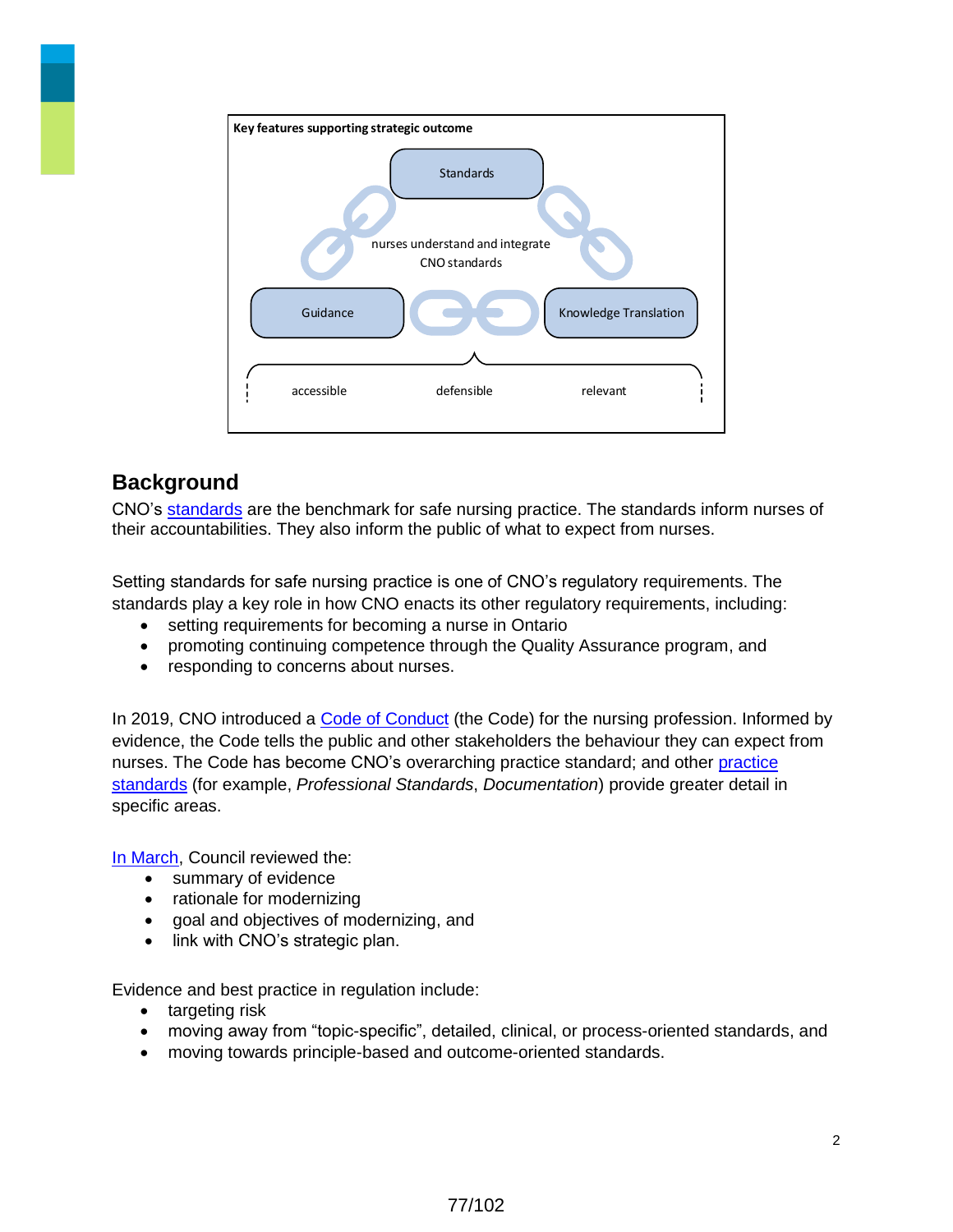CNO has been moving in the direction of this evidence over the past few years, including:

- retiring practice standards clinical in nature or because other system partners were in a better position to provide resources to the profession (for example, retiring the *Restraints*  practice standard),
- implementing principle-based standards (for example, the Code of Conduct and Medication practice standards), and
- embracing risk-based regulation (for example, using evidence to inform strategies to prevent sexual abuse).

# **Draft Framework**

 $\overline{a}$ 

Attachment 1 describes an evidence-informed<sup>1</sup> framework to guide CNO's standards modernization. It includes:

- the goal, objectives, and principles
- key terminology, and
- an overview of the draft framework.

Under the proposed framework, the Code remains the overarching practice standard upheld by all nurses. Key changes resulting from the draft framework are described below.

- Practice standards would be streamlined to focus on professional accountabilities and legal requirements. Educational content would be removed and, where relevant, CNO would continue to provide that education in guidance.
- Duplication across documents would be reduced.
- The Code would be accompanied by practice standards informing nurses about scope of practice and legal requirements under the *Regulated Health Professions Act, 1991* and the *Nursing Act, 1991*. For example, legal requirements related to initiating or delegating controlled acts.<sup>2</sup> These "scope of practice" standards would be addenda to the Code.
- The Code would be updated to ensure relevance to current nursing practice, health system realities, changing public expectations and societal values.
- This update to the Code would include shifting content from practice standards into the Code, as appropriate. This would result in an overall reduction in the number of practice standards. In some cases, content from practice standards may be more appropriate for guidance (for example, case studies), or may be retired (for example, if it is outdated).
- CNO would establish transparent processes for determining when an issue warrants guidance to the profession. CNO would assess current guidance to determine relevance to current nursing practice.
- CNO would establish regular and transparent processes for review and maintenance of practice standards and guidance.

The introduction and implementation of the framework, including the above changes, would be accompanied by change management strategies, including stakeholder engagement, communication, education, and knowledge translation to support stakeholders in the transition.

78/102

<sup>1</sup> Literature (academic, grey), environmental scan, legislative analysis, and preliminary stakeholder perspectives. Refer to the March 2021 briefing note for more information.

<sup>2</sup> Currently, these requirements are communicated through *Decisions About Procedures and Authority* and *Nurse Practitioner* practice standards, and the *Authorizing Mechanisms* practice guideline.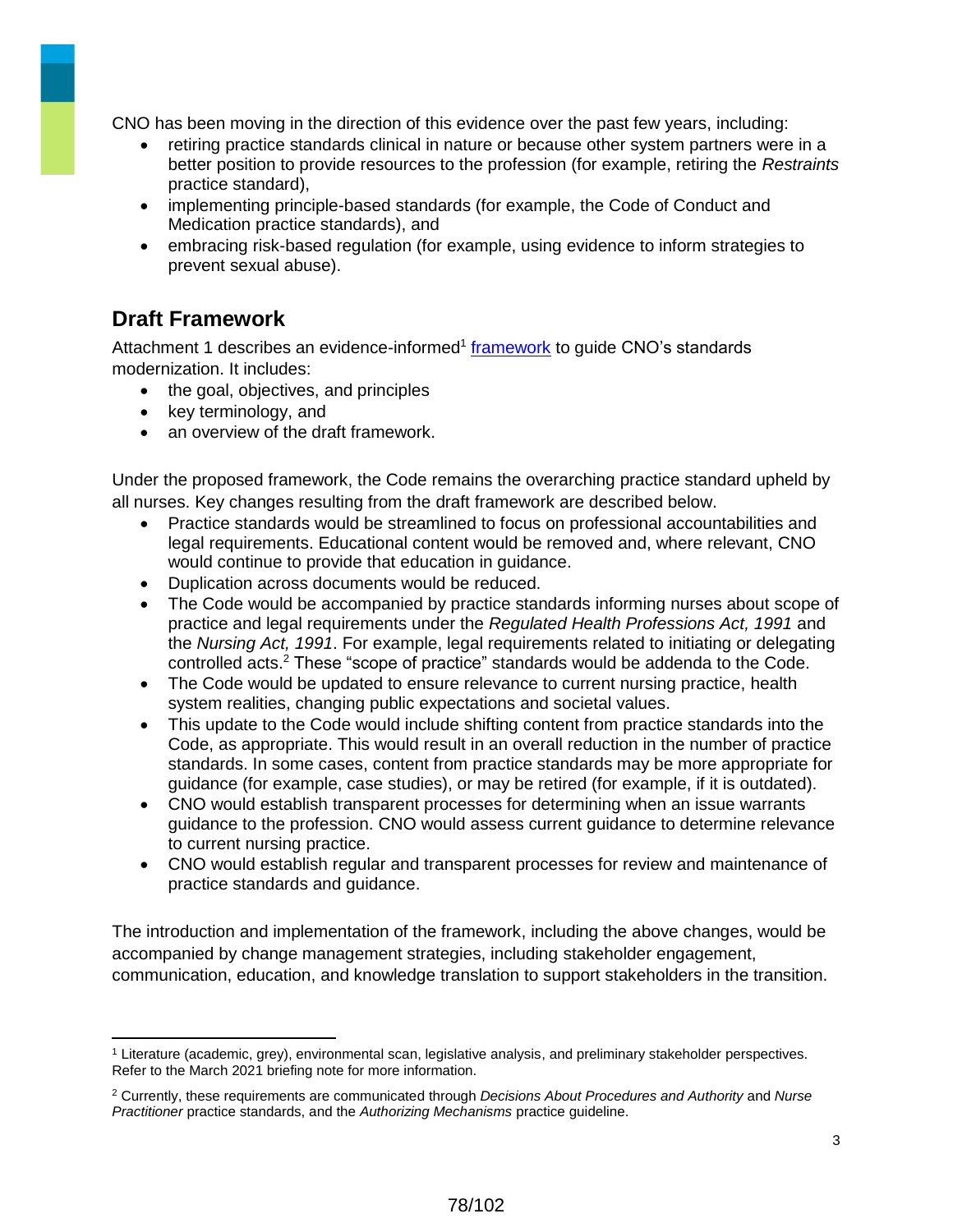### **Questions for Council**

1. Please share your feedback. What considerations would you like staff to keep in mind moving forward?

#### **Next Steps**

Practice standards are integral to CNO's public protection purpose. They are used by nurses, patients, and other system stakeholders. Stakeholder engagement will play a critical role in successfully modernizing CNO's standards, guidance, and knowledge translation. Timing of stakeholder engagement is not yet determined.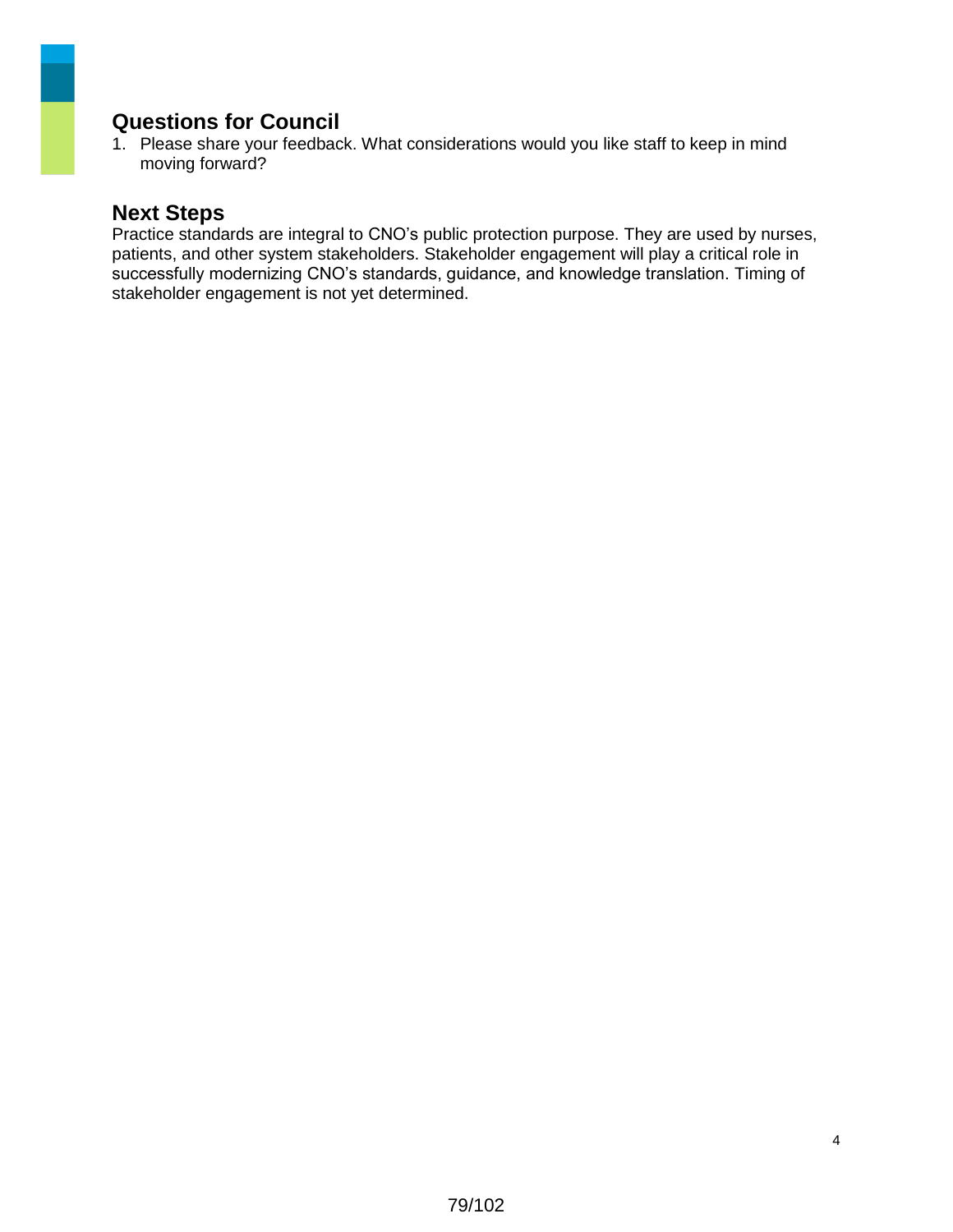### **Attachment 1**

# **MODERN STANDARDS: DRAFT FRAMEWORK**

### **INTRODUCTION**

This attachment describes an evidence-informed<sup>1</sup> framework to guide the approach to modernizing CNO's standards. It includes:

- the goal, objectives, and principles
- key terminology, and
- an overview of the draft framework.

# **GOAL, PRINCIPLES AND OBJECTIVES**

| Goal                                           |  |
|------------------------------------------------|--|
| CNO's standards promote safe nursing practice. |  |

Practice standards, guidance, and knowledge translation strategies are:

| <b>Principles</b> | Objectives <sup>2</sup>                                                                                                                                                                                                                                   |
|-------------------|-----------------------------------------------------------------------------------------------------------------------------------------------------------------------------------------------------------------------------------------------------------|
| Accessible        | 1. Are clear and easy-to-understand.<br>2. Leverage current technology and media.                                                                                                                                                                         |
| Defensible        | Target areas of actual or potential harm to patients.<br>3.<br>Reflect the professional judgement and accountability expected of a<br>4.<br>nurse.<br>5. Are consistent with legislative requirements.<br>6. Are evidence informed.<br>7. Are measurable. |
| Relevant          | Incorporate insights from, and meet the needs of, external and<br>8.<br>internal stakeholders.<br>9. Reflect current and evolving nursing practice, health system<br>environment and societal values.<br>10. Are broadly applicable.                      |

 $\overline{a}$ <sup>1</sup> Literature (academic, grey), environmental scan, legislative analysis.

<sup>&</sup>lt;sup>2</sup> Objectives are evidence-based, informed by literature and stakeholder perspectives.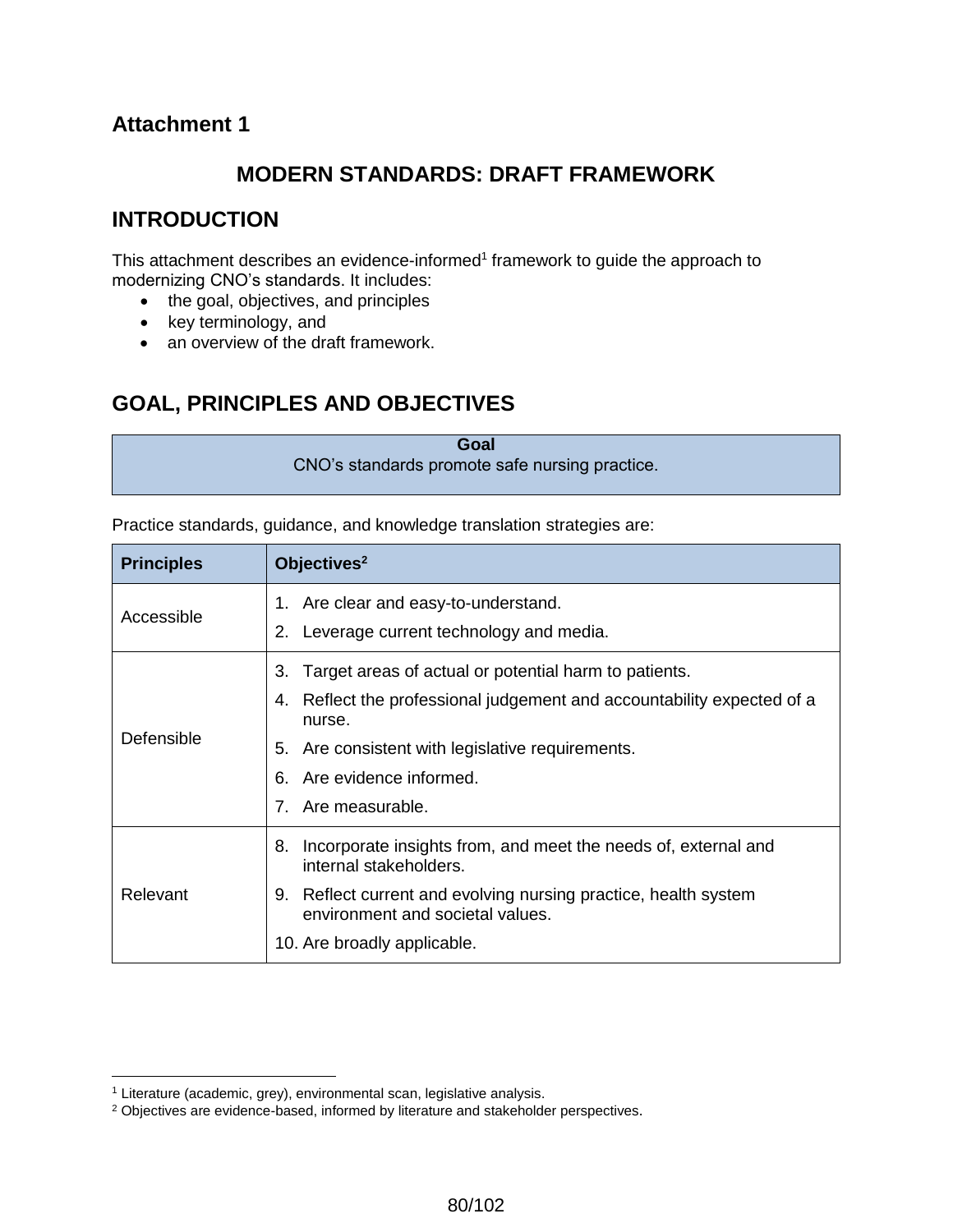# **KEY TERMS**

CNO's practice standards are the benchmark for safe and ethical nursing practice. "Standards" describe the behaviour expected from nurses. Standards inform nurses of their accountabilities. They also inform the public of what to expect from nurses.

"Guidance" refers to information CNO provides to help nurses understand and integrate standards in their practice. Guidance focuses on specific topics and communicated in a variety of formats (for example, documents, webcasts, frequently-asked-questions).

"Knowledge translation" refers to how CNO supports nurses to apply standards and guidance. It includes how information is synthesized and disseminated with this objective in mind.

| <b>Entry-level competencies</b>                           |                                                                                                 |                 |
|-----------------------------------------------------------|-------------------------------------------------------------------------------------------------|-----------------|
|                                                           | Broad foundational competencies that nurses are expected to demonstrate on entry to profession. |                 |
|                                                           |                                                                                                 |                 |
| <b>Code of Conduct</b>                                    |                                                                                                 |                 |
| The overarching practice standard that nurses uphold.     |                                                                                                 |                 |
| <b>Practice Standards</b>                                 |                                                                                                 |                 |
|                                                           | Scope of practice, authority requirements under the Nursing Act, RHPA.                          |                 |
| <b>Guidance</b>                                           |                                                                                                 |                 |
| Guidance helps nurses understand and integrate standards. |                                                                                                 |                 |
|                                                           | Knowledge Translation                                                                           |                 |
| Accessible                                                | Defensible                                                                                      | <b>Relevant</b> |

# **DRAFT FRAMEWORK**